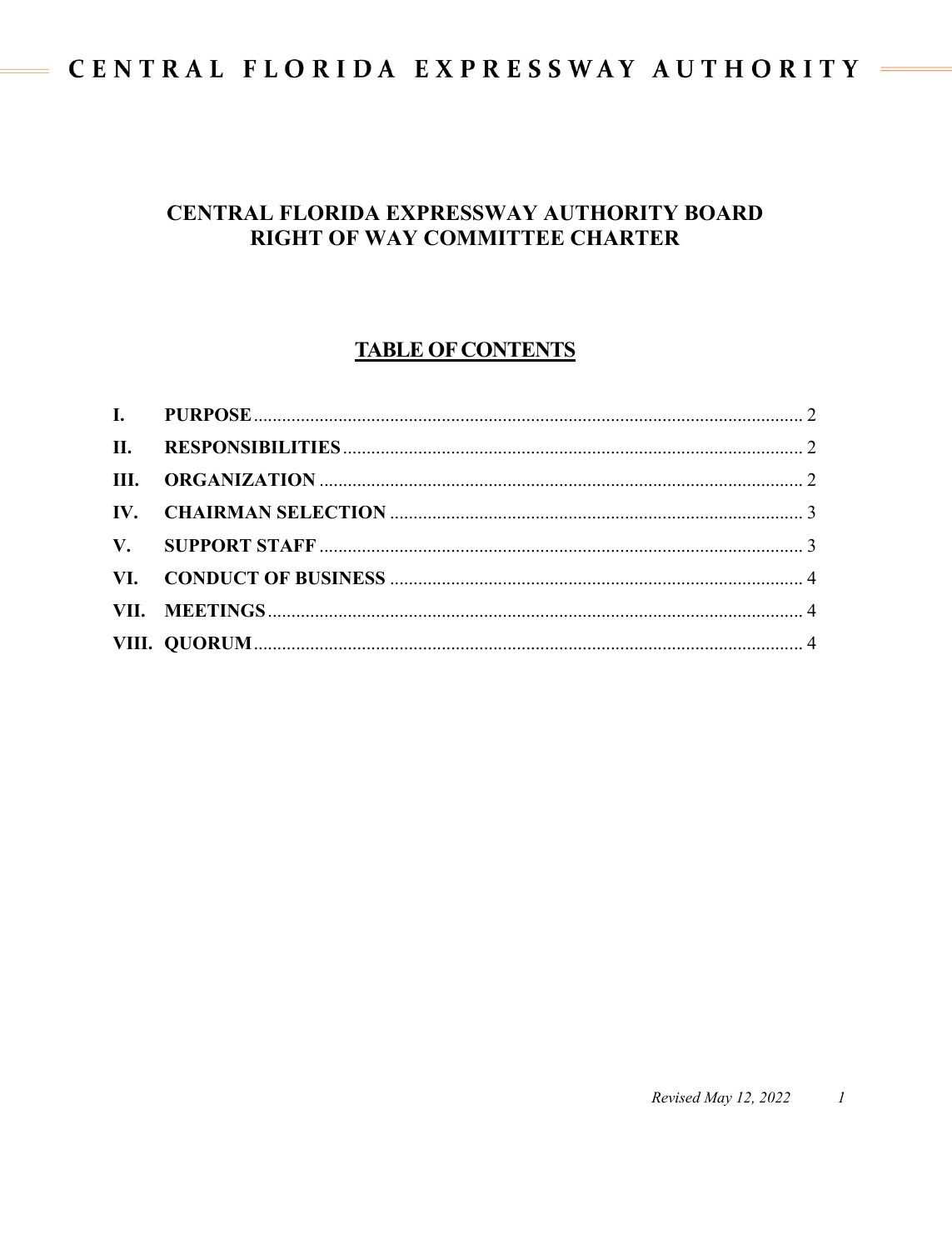## **CENTRAL FLORIDA EXPRESSWAY AUTHORITY BOARD RIGHT OF WAY COMMITTEE CHARTER**

#### <span id="page-1-0"></span>**I. PURPOSE**

The Right of Way Committee's primary function is to assist the CFX Board in fulfilling its responsibilities by making recommendations regarding the property acquisition and disposition process.

#### <span id="page-1-1"></span>**II. RESPONSIBILITIES**

The Right of Way Committee is responsible for evaluating and providing recommendations to the Executive Director, General Counsel and the CFX Board regarding property acquisition negotiations, proposed settlements, review of condemnation proceedings and mediation, and other matters related to acquisition negotiations and settlements.

#### <span id="page-1-2"></span>**III. ORGANIZATION**

The Right of Way Committee shall be composed of the following voting members:

- 1. Orange County staff member or citizen representative and a designated substitute to serve in their absence, appointed by the Orange County Commission or in accordance with Orange County's policies providing for appointments to other governmental agencies;
- 2. City of Orlando staff member or citizen representative and a designated substitute to serve in their absence, appointed by the City of Orlando Commission or in accordance with the City of Orlando's policies providing for appointments to other governmental agencies;
- 3. Lake County staff member or citizen representative and a designated substitute to serve in their absence, appointed by Lake County Commission or in accordance with Lake County's policies providing for appointments to other governmental agencies;
- 4. Osceola County staff member or citizen representative and a designated substitute to serve in their absence, appointed by the Osceola County Commission or in accordance with Osceola County's policies providing for appointments to other governmental agencies;
- 5. Seminole County staff member or citizen representative and a designated substitute to serve in their absence, appointed by the Seminole County Commission or in accordance with Seminole County's policies providing for appointments to other governmental agencies;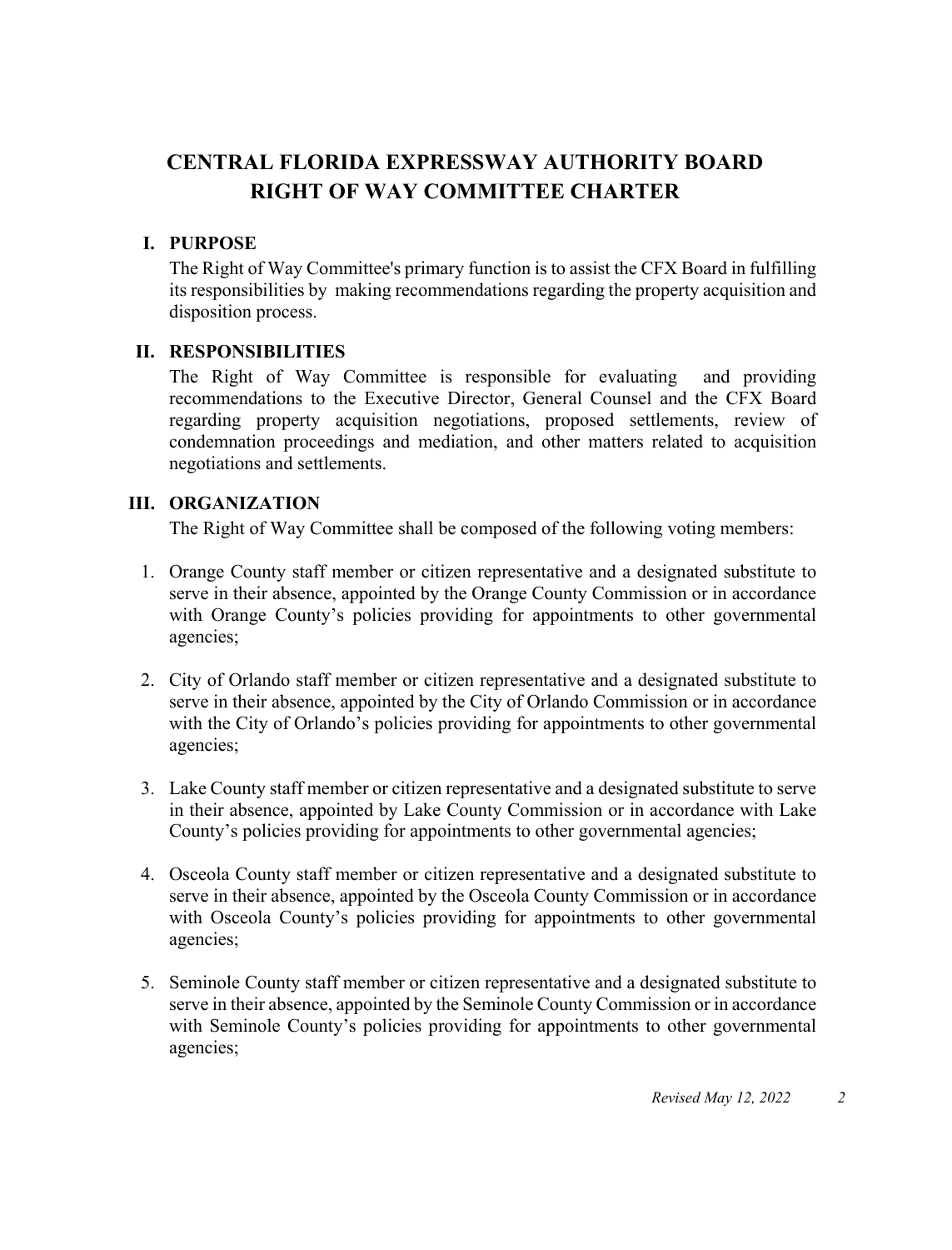- 6. Brevard County staff member or citizen representative and a designated substitute to serve in their absence, appointed by the Brevard County Commission or in accordance with Brevard County's policies providing for appointments to other governmental agencies; and
- 7. Up to three (3) citizen representatives appointed by the CFX governing Board after receiving nominations submitted by the gubernatorial Board appointees. The term for such appointments shall be for two years commencing upon appointment which term may be renewed. One nomination per gubernatorial appointee is allowed, but it shall not be mandatory that nominations be made.

Committee member appointments may not be delegated. The Committee members will serve at the pleasure of their respective jurisdictions. County and City appointments may include contract personnel currently providing services to the appointing entity. Notwithstanding the two-year term, the citizen representatives shall serve at the pleasure of the CFX Board.

Committee members should have experience in Florida eminent domain matters or possess sufficient experience in property acquisition and disposition.

#### <span id="page-2-0"></span>**IV. CHAIRMAN SELECTION**

The Right of Way Committee will be chaired on an annual, rotating basis beginning September 1, 2017, in the following order:

- a.) Orange County Representative
- b.) City of Orlando Representative
- c.) Seminole County Representative
- d.) One of the Citizen Representatives
- e.) Osceola County Representative
- f.) Lake County Representative
- g.) Brevard County Representative

The Right of Way Committee Chair shall serve as the Board Liaison and may be requested to attend CFX Board meetings.

In the event there is no available representative from the entity assigned to serve the role of Chairman, the next scheduled representative shall serve a one-year term with regular order of succession to resume thereafter.

#### <span id="page-2-1"></span>**V. SUPPORT STAFF**

The Central Florida Expressway Authority General Counsel's office and Right of Way Counsel or a designee determined by the Executive Director shall serve as advisors to